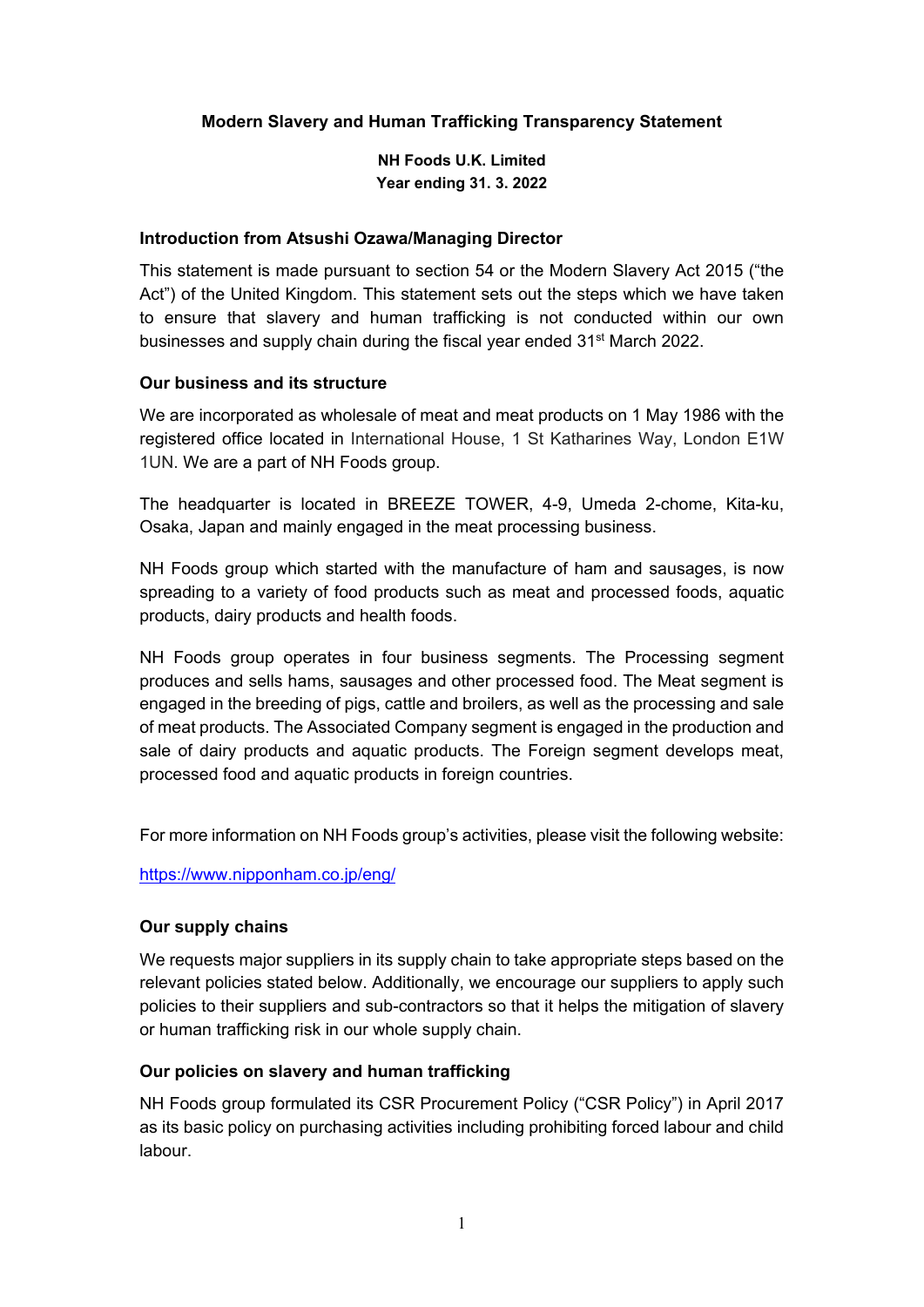Our procurement team comply with CSR Policy and always expected our suppliers to ensure slavery and human trafficking is not taking place anywhere in our supply chains.

NH Foods Group will formulate an NH Foods Group Human Rights Policy ("Human Rights Policy") which reflects our commitment to acting ethically and with integrity in all our business relationships and to implementing and enforcing effective systems and controls to ensure slavery and human trafficking is not taking place anywhere in our supply chains.

## **Due diligence processes for slavery and human trafficking**

NH Foods Group will strive to develop and implement a human rights due diligence system to identify negative impacts on human rights. If we identify that NH Food Group's practices have caused or contributed to a negative impact on human rights, we will endeavor to prevent or reduce such impacts.

We have in place systems to:

Monitor compliance by requiring major supplier and our employee to review and confirm their compliance with our Human Rights Policy.

Carry out due diligence on our major suppliers to ensure their understanding of and compliance with the Act.

Require suppliers to commit to compliance with our CSR Procurement Policy.

## **Supplier adherence to our values**

To ensure those in our supply chain and contractors comply with our values we have in place a supply chain compliance programme.

We seek to receive a confirmation from our supply chain third parties that they comply with local labour laws and regulations.

In the event that we are not reasonably satisfied with the confirmation submitted by the suppliers, we may request the suppliers to explain the responses in detail and/or submit an improvement action plan.

The management are responsible for compliance in their respective departments and for their supplier relationships.

# **Training**

To ensure a high level of understanding of the risks of modern slavery and human trafficking in our supply chains and our business, we are considering providing training to our employee. As an initial step to increase employee awareness, our Human Rights Policy has been prominently posted within offices to help ensure an understanding of our Human Rights Policy.